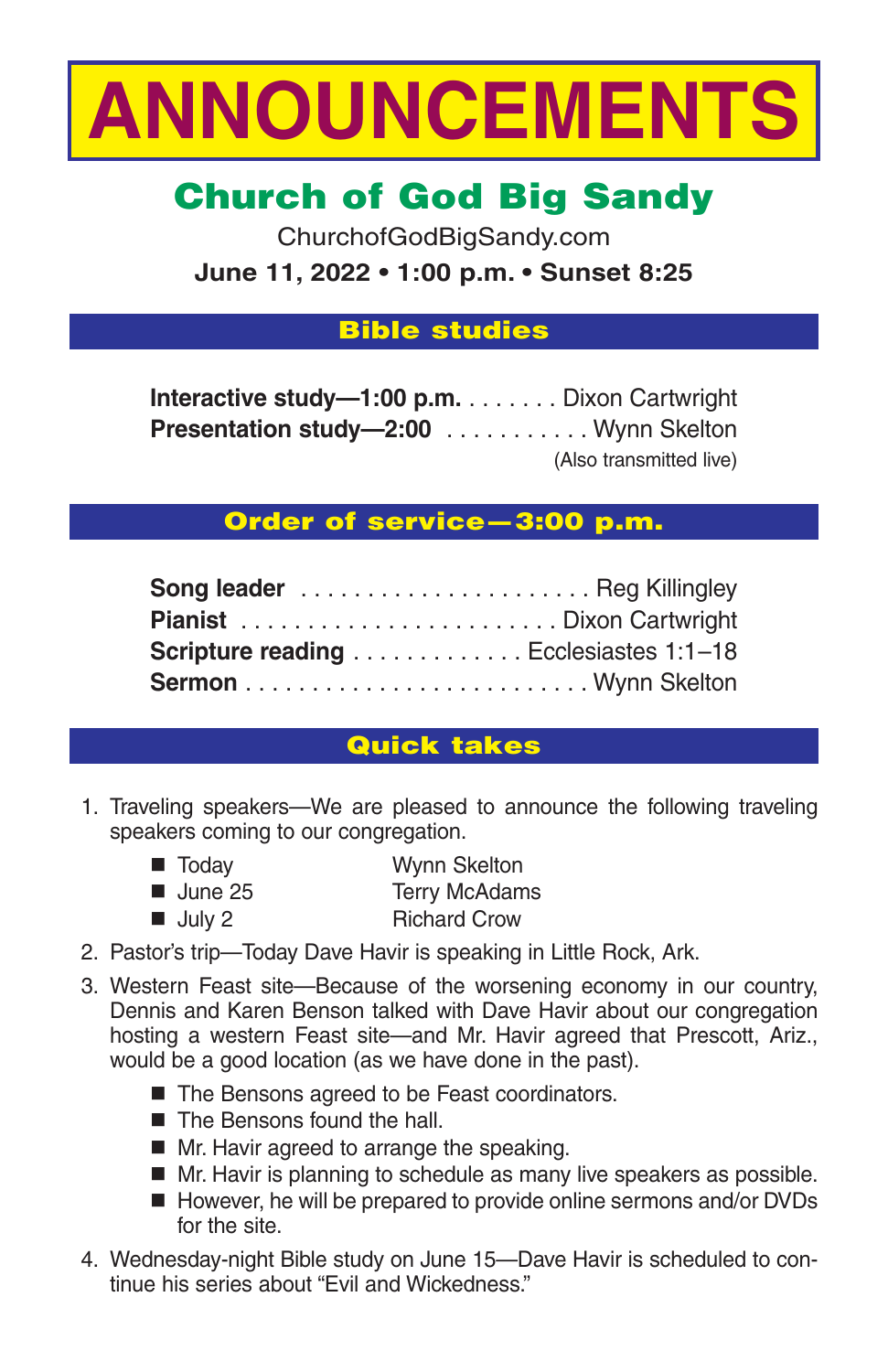- 5. Feast housing in Destin—Since the Pelican finally (after all these years) raised the cost of its rooms, some people may want to consider other venues for housing. Ami Ison of the congregation in Decaturville, Tenn., offered to help. She recommends Emerald Coast by Owner (emeraldcoastbyowner.com). If you want advice, feel free to call her at (731) 614-2635.
- 6 Feast housing in North Myrtle Beach—A block of rooms will be held for us until Sept. 8, 2022. However, we recommend you book early. (Information is on our website and on our Information Table.)
- 7. Please remember to pray for the following people who are not able to regularly attend our church service.
	- Mickey Ashcraft Ruth Roe
	- David and Becky Bonilla Sonny Rosenberger
	- Timberly Dunnam Ronnie Shirley
	-
	- Annette Payne Donna Weese
- 
- 
- - Elaine Holloway Elaine Townsend
		-
- 8. Board election continues today—During the nomination phase in May, the congregation selected three individuals (Reg Killingley, Neil McIver and Kemmer Pfund) to be considered for two spots on the board.
- 9. Edifying the Body—This week's article is "Abortion Killed 628,898 Babies, Firearms Killed 3,080 Under 19" by Lucy Collins.
- 10. Among Friends—This week's article is "Evil and Wickedness in Paul's Writings" by Dave Havir.
- 11. Eye on the World—This week's "Eye on the World" is 40 pages. (This edition has 11 articles and 242 headlines.)
- 12. Bulletin produced early—Due to Dave Havir's trip, this bulletin was produced early and therefore does not have the latest health updates.

# Scriptures to consider

■ Holy Spirit mentioned in the Gospels

*Matthew 3:16*—"When He had been baptized, Jesus came up immediately from the water; and behold, the heavens were opened to Him, and He saw the Spirit of God descending like a dove and alighting upon Him."

Luke 4:1-"Then Jesus, being filled with the Holy Spirit, returned from the Jordan and was led by the Spirit into the wilderness."

*Luke 4:14*—"Then Jesus returned in the power of the Spirit to Galilee, and news of Him went out through all the surrounding region."

*Luke 4:18-19*—"The Spirit of the Lord is upon Me, because He has anointed Me to preach the gospel to the poor; He has sent Me to heal the brokenhearted, to proclaim liberty to the captives and recovery of sight to the blind, to set at liberty those who are oppressed; to proclaim the acceptable year of the Lord."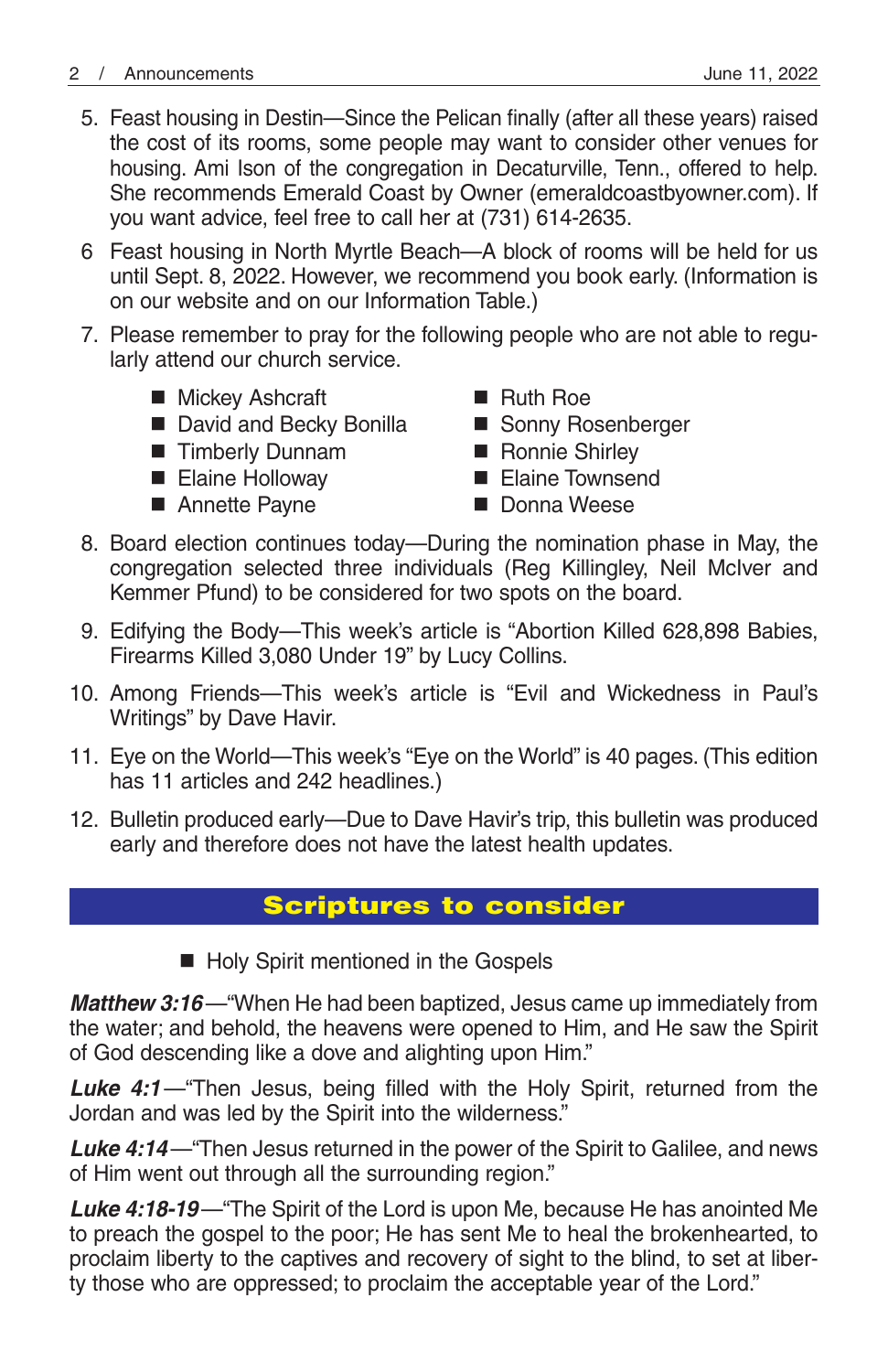*Luke 11:13*—"If you then, being evil, know how to give good gifts to your children, how much more will your heavenly Father give the Holy Spirit to those who ask Him!"

John 3:5-8—"Jesus answered, 'Most assuredly, I say to you, unless one is born of water and the Spirit, he cannot enter the kingdom of God. That which is born of the flesh is flesh, and that which is born of the Spirit is spirit. Do not marvel that I said to you, "You must be born again." The wind blows where it wishes, and you hear the sound of it, but cannot tell where it comes from and where it goes. So is everyone who is born of the Spirit.' "

Holy Spirit mentioned in Acts

*Acts 2:4-6*—"And they were all filled with the Holy Spirit and began to speak with other tongues, as the Spirit gave them utterance. And there were dwelling in Jerusalem Jews, devout men, from every nation under heaven. And when this sound occurred, the multitude came together, and were confused, because everyone heard them speak in his own language."

*Acts 10:44-47*—"While Peter was still speaking these words, the Holy Spirit fell upon all those who heard the word. And those of the circumcision who believed were astonished, as many as came with Peter, because the gift of the Holy Spirit had been poured out on the Gentiles also. For they heard them speak with tongues and magnify God. Then Peter answered, 'Can anyone forbid water, that these should not be baptized who have received the Holy Spirit just as we have?' "

Holy Spirit mentioned by Paul

*Romans 8:11*—"But if the Spirit of Him who raised Jesus from the dead dwells in you, He who raised Christ from the dead will also give life to your mortal bodies through His Spirit [that] dwells in you."

*Romans 8:14*—"For as many as are led by the Spirit of God, these are sons of God."

*Romans 8:23*—"Not only that, but we also who have the firstfruits of the Spirit, even we ourselves groan within ourselves, eagerly waiting for the adoption, the redemption of our body."

*2 Corinthians 1:21-22*—"Now He who establishes us with you in Christ and has anointed us is God, who also has sealed us and given us the Spirit in our hearts as a guarantee."

*Ephesians 1:13*—"In Him you also trusted, after you heard the word of truth, the gospel of your salvation; in whom also, having believed, you were sealed with the Holy Spirit of promise."

*1 Thessalonians 4:8*—"Therefore he who rejects this does not reject man, but God, who has also given us His Holy Spirit."

*1 Thessalonians 5:19*—"Do not quench the Spirit."

## Thought for the week

"My heart says chocolate and wine, but my jeans say please please eat a salad."